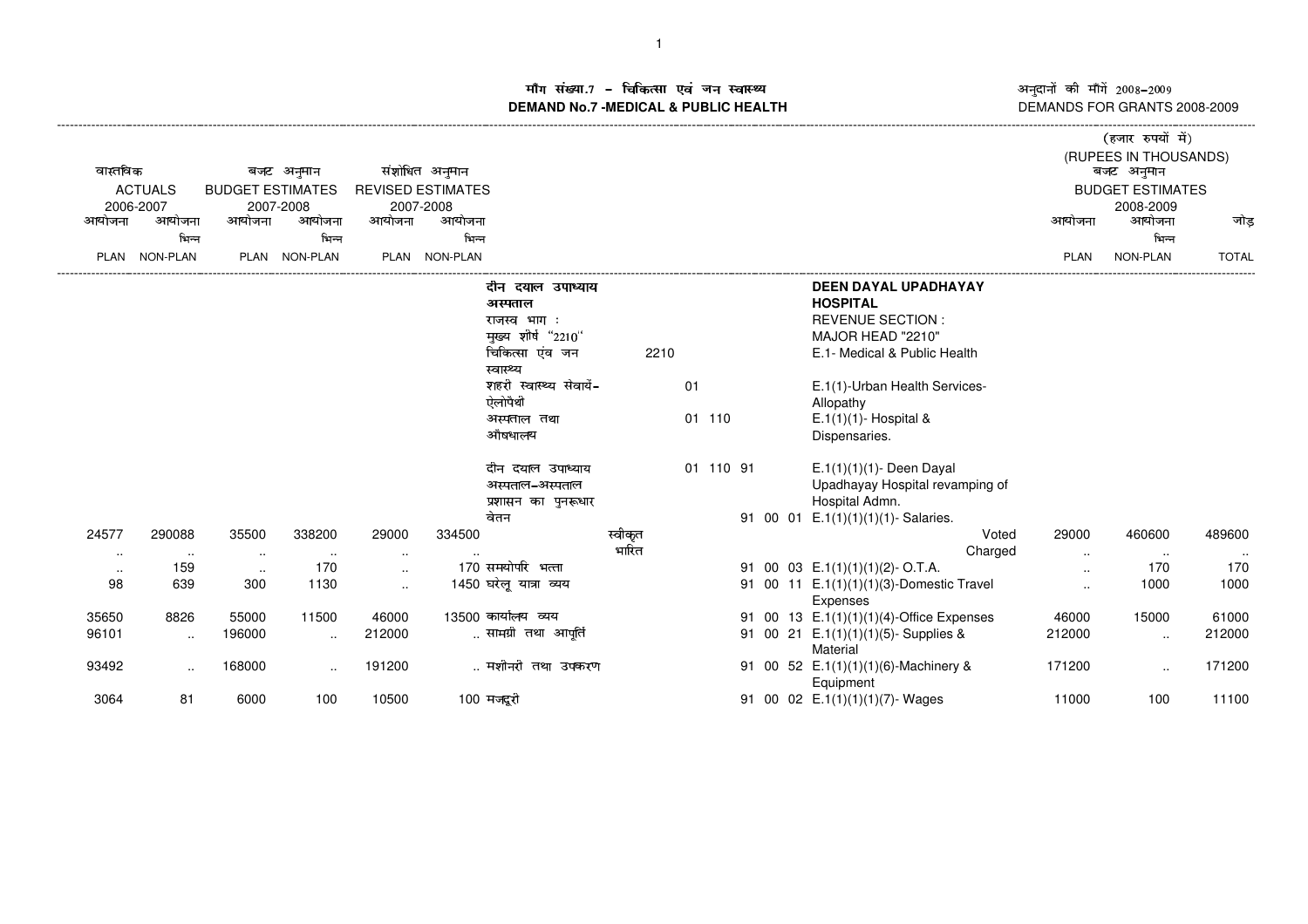अनुदानों की माँगें 2008–2009<br>DEMANDS FOR GRANTS 2008-2009

## iग संख्या.7 – चिकित्सा एवं जन स्वास्थ्य<br>IAND No.7 -MEDICAL & DURLIC HEALTH **DEMAND No.7 -MEDICAL & PUBLIC HEALTH**

|              |                      |                         |                          |              |                                    |                                                               |                  |  |  |                                                                                     |                  | (हजार रुपयों में)                     |              |
|--------------|----------------------|-------------------------|--------------------------|--------------|------------------------------------|---------------------------------------------------------------|------------------|--|--|-------------------------------------------------------------------------------------|------------------|---------------------------------------|--------------|
| वास्तविक     |                      |                         |                          |              | संशोधित अनुमान                     |                                                               |                  |  |  |                                                                                     |                  | (RUPEES IN THOUSANDS)                 |              |
|              | <b>ACTUALS</b>       | <b>BUDGET ESTIMATES</b> | बजट अनुमान               |              | <b>REVISED ESTIMATES</b>           |                                                               |                  |  |  |                                                                                     |                  | बजट अनुमान<br><b>BUDGET ESTIMATES</b> |              |
|              | 2006-2007            |                         | 2007-2008                |              | 2007-2008                          |                                                               |                  |  |  |                                                                                     |                  | 2008-2009                             |              |
| आयोजना       | आयोजना               | आयोजना                  | आयोजना                   | आयोजना       | आयोजना                             |                                                               |                  |  |  |                                                                                     | आयोजना           | आयोजना                                | जोड          |
|              | भिन्न                |                         | भिन्न                    |              | भिन्न                              |                                                               |                  |  |  |                                                                                     |                  | भिन्न                                 |              |
|              | PLAN NON-PLAN        |                         | PLAN NON-PLAN            |              | PLAN NON-PLAN                      |                                                               |                  |  |  |                                                                                     | <b>PLAN</b>      | NON-PLAN                              | <b>TOTAL</b> |
|              |                      |                         |                          |              |                                    | अन्य प्रशासनिक व्यय                                           |                  |  |  | 91 00 20 E.1(1)(1)(1)(8)-Other<br><b>Administrative Expenses</b>                    |                  |                                       |              |
| 60<br>$\sim$ | $\ddotsc$<br>$\sim$  | 100                     | $\sim$                   | 50<br>$\sim$ | $\cdot$                            |                                                               | स्वीकृत<br>भारित |  |  | Voted<br>Charged                                                                    | 50               | $\ddotsc$                             | 50<br>$\sim$ |
| 6650         | $\sim$               | 8600                    |                          | 9000         |                                    | लघु कार्य                                                     |                  |  |  | 91 00 27 E.1(1)(1)(1)(9)- Minor Works                                               | 9000             |                                       | 9000         |
| 880          | 2368                 | 1500                    | 2600                     | $\sim$       |                                    | 2480 चिकित्सा उपचार                                           |                  |  |  | 91 00 06 E.1(1)(1)(1)(10)- Medical<br>Treatment                                     | $\ldots$         | 1930                                  | 1930         |
| 260572       | 302161               | 471000                  | 353700                   | 497750       | ----------------------------औषधालय | 352200 जोड़–अस्पताल तथा                                       |                  |  |  | Total-Hospital &<br>Dispensaries.                                                   | 478250           | 478800                                | 957050       |
| 260572       | 302161               | 471000                  | 353700                   | 497750       | 352200                             |                                                               | स्वीकृत          |  |  | Voted                                                                               | 478250           | 478800                                | 957050       |
| $\ddotsc$    | $\ddot{\phantom{a}}$ | $\ddot{\phantom{a}}$    | $\ddot{\phantom{a}}$     |              | $\ddot{\phantom{a}}$               |                                                               | भारित            |  |  | Charged                                                                             | $\ddots$         | $\sim$                                | $\ddotsc$    |
| $\cdots$     |                      | 2000                    | $\ddot{\phantom{a}}$     | 250          |                                    | अस्पताल अपशिष्ट<br>का प्रबंधन (दी.द.उ.)                       |                  |  |  | 01 110 47 00 42 E.1(1)(1)(2)- Hospital waste<br>management (DDU)                    | 250              |                                       | 250          |
| 1614         | $\cdot$ .            |                         | $\ldots$                 | $\sim$       |                                    | केन्द्रीयकृत चिकित्सा<br>गैस आपूर्ति                          |                  |  |  | 01 110 46 00 42 E.1(1)(1)(3)- Centralised medical<br>gas supply                     |                  | ٠.                                    | $\cdot$ .    |
| 485          | $\cdot$              | 2000                    | $\overline{\phantom{a}}$ | 1500         |                                    | अस्पतालों की सेवाओं व<br>अभिलेखों का कम्पूटरीकरण<br>(दी.द.उ.) |                  |  |  | 01 110 45 00 42 E.1(1)(1)(4)- Computerisation of<br>hospital records/services (DDU) | 1500             |                                       | 1500         |
| 2557         |                      | 230000                  |                          | 50000        |                                    | उत्कृष्ट विशिष्टता स्कंध<br>(दी.द.उ.अस्पताल)                  |                  |  |  | 01 110 45 00 42 E.1(1)(1)(5)- Super Speciality<br>Wing (DDUH)                       | 250000           |                                       | 250000       |
| 265228       | 302161               | 705000                  | 353700                   | 549500       |                                    | 352200 जोड़–मुख्य शीर्ष "2210"                                |                  |  |  | TOTAL - MAJOR HEAD"2210"                                                            | 730000           | 478800                                | 1208800      |
| 265228       | 302161               | 705000                  | 353700                   | 549500       | 352200                             |                                                               | स्वीकृत<br>भारित |  |  | Voted<br>Charged                                                                    | 730000           | 478800                                | 1208800      |
|              | $\ddotsc$            | $\ddot{\phantom{a}}$    | $\ddot{\phantom{a}}$     |              |                                    |                                                               |                  |  |  |                                                                                     | $\ddotsc$        |                                       |              |
| 265228       | 302161               | 705000                  | 353700                   | 549500       |                                    | 352200 जोड़-राजस्व भाग                                        |                  |  |  | TOTAL - REVENUE SECTION                                                             | 730000           | 478800                                | 1208800      |
| 265228       | 302161<br>$\sim$     | 705000<br>$\sim$        | 353700<br>$\sim$         | 549500       | 352200                             |                                                               | स्वीकृत<br>भारित |  |  | Voted<br>Charged                                                                    | 730000<br>$\sim$ | 478800                                | 1208800      |
|              |                      |                         |                          |              |                                    |                                                               |                  |  |  |                                                                                     |                  |                                       |              |